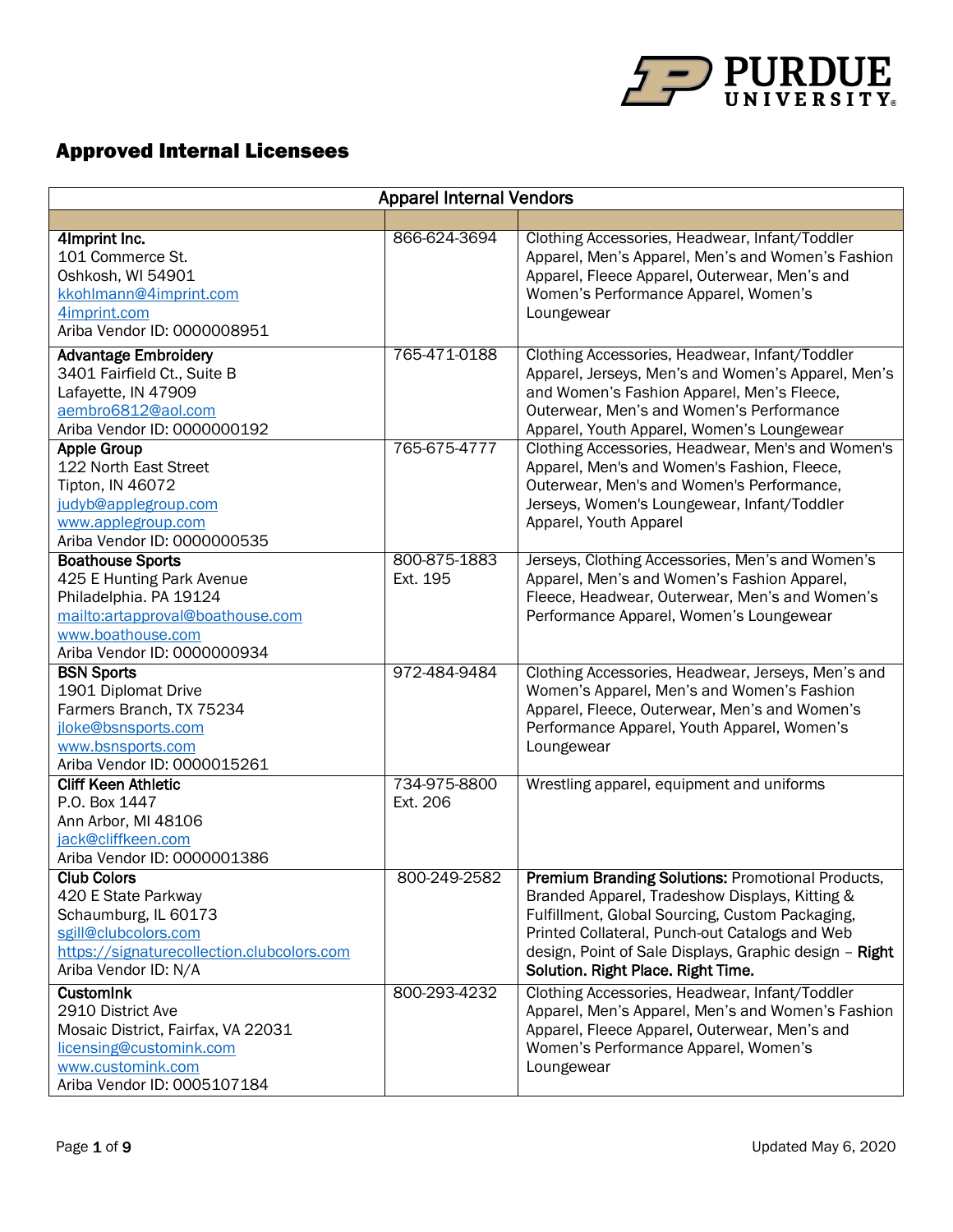

| <b>Apparel Internal Vendors</b>                                                                                                                                                                                              |                          |                                                                                                                                                                                                                         |  |
|------------------------------------------------------------------------------------------------------------------------------------------------------------------------------------------------------------------------------|--------------------------|-------------------------------------------------------------------------------------------------------------------------------------------------------------------------------------------------------------------------|--|
|                                                                                                                                                                                                                              |                          |                                                                                                                                                                                                                         |  |
| <b>Freckles Screenprinting</b><br>3835 Fortune Dr<br>Lafayette, IN 47905<br>info@frecklesgraphics.com<br>www.frecklesgraphics.com<br>Ariba Vendor ID: 0000002422                                                             | 765-449-8463<br>Ext. 311 | Clothing Accessories, Men's and Women's Apparel,<br>Fleece, Headwear, Outerwear, Youth Apparel,<br>Women's Loungewear                                                                                                   |  |
| G&G Outfitters, Inc.<br>4901 Forbes Blvd.<br>Lanham, MD 20706<br>ahill@ggoutfitters.com<br>www.Ggoutfitters.com<br>Ariba Vendor ID: N/A                                                                                      | 301-731-2099             | Men's and Women's Apparel, Headwear, Fleece,<br>Outerwear, Activewear, Infant/Toddler Apparel,<br><b>Clothing Accessories</b>                                                                                           |  |
| <b>Geneologie by Emory Group</b><br>1320 Howell Road<br>Duncan, SC 29334<br>michael@emorygroup.com<br>Ariba Vendor ID: N/A                                                                                                   | 864-595-3771             | Clothing Accessories, Men's and Women's Apparel,<br>Men's and Women's Fashion Apparel, Outerwear,<br>Fleece, Jerseys, Women's Loungewear,<br>Infant/Toddler Apparel, Youth Apparel                                      |  |
| <b>Graphic FX</b><br>1130 Walnut St<br>Terre Haute, IN 47807<br>krista@graphicfx.com<br>www.graphicfx.com<br>Ariba Vendor ID: 0000017092                                                                                     | 765-413-9594             | Clothing Accessories, Headwear, Men's and<br>Women's Apparel, Men's and Women's Fashion<br>Apparel, Fleece, Men's and Women's Performance<br>Apparel, Jerseys, Outerwear, Women's Loungewear,<br>Infant/Toddler Apparel |  |
| <b>Image Apparel Solutions</b><br>860 Chaddick Drive<br>Unit E<br>Wheeling, IL 60090<br>tim@image-apparel-solutions.com<br>Ariba Vendor ID: N/A                                                                              | 847-229-2000<br>Ext. 25  | Men's and Women's Apparel, Clothing Accessories,<br>Headwear, Outerwear, Infant Apparel, Youth Apparel,<br><b>Athletic Wear</b>                                                                                         |  |
| <b>KIS Branded Specialties</b><br>9039 W 200 S<br>LaPorte, IN 46350<br>rtoppen@kisbranded.com<br>www.kisbranded.com<br>Ariba Vendor ID: 0000014411                                                                           | 219-785-3128             | Men's and Women's Apparel                                                                                                                                                                                               |  |
| Kotis Design<br>2101 N 34th St #200<br>Seattle, WA 98103<br>licensing@kotisdesign.com<br>Ariba Vendor ID: 0000017298                                                                                                         | 206-466-1800             | Apparel, Accessories, Outerwear, Drinkware                                                                                                                                                                              |  |
| <b>Legends Global Merchandise (formerly</b><br>MainGate) - Purdue Team Store Operator<br>7900 Rockville Rd.<br>Indianapolis, IN 46214<br>purduemerchandise@maingateinc.com<br>maingateinc.com<br>Ariba Vendor ID: 0100003120 | 855-578-7383             | Clothing Accessories, Headwear, Men's and<br>Women's Apparel, Jerseys, Men's and Women's<br>Fashion Apparel, Fleece, Outerwear, Men's and<br>Women's Performance Apparel, Women's<br>Loungewear, Infant/Toddler Apparel |  |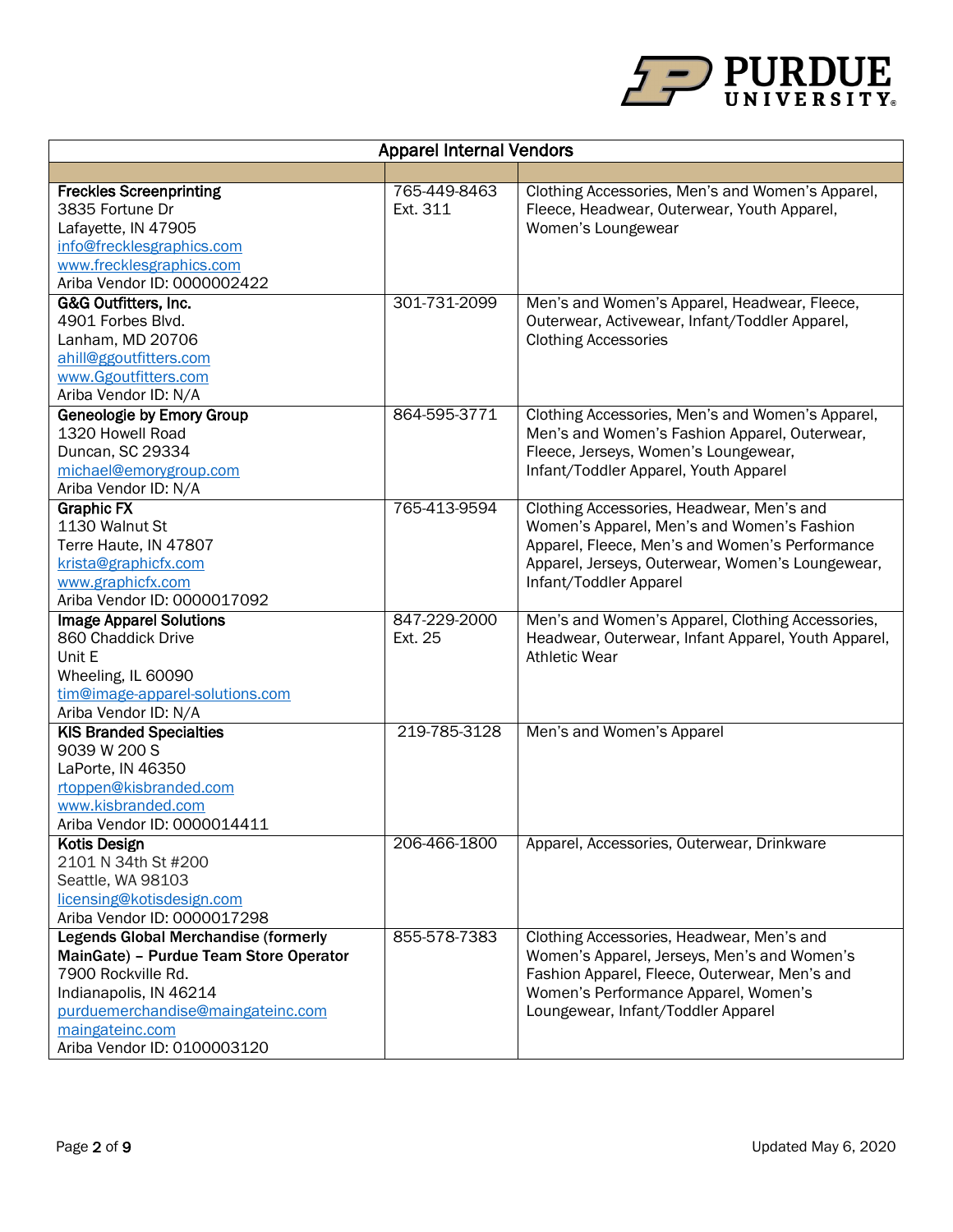

| <b>Apparel Internal Vendors</b>                   |              |                                              |  |
|---------------------------------------------------|--------------|----------------------------------------------|--|
|                                                   |              |                                              |  |
| Louis Garneau USA, Inc.                           | 802-334-5885 | <b>Cycling Apparel, Cycling Accessories</b>  |  |
| 3916 US Route 5                                   |              |                                              |  |
| Derby, VT 05829                                   |              |                                              |  |
| jcloney@louisgarneau.us                           |              |                                              |  |
| www.garneau.com/us_en/                            |              |                                              |  |
| Ariba Vendor ID: N/A                              |              |                                              |  |
| <b>LRA Marketing</b>                              | 765-746-3100 | Men's and Women's Apparel, Men's and Women's |  |
| 2443 S. Earl Avenue                               |              | Fashion Apparel, Fleece                      |  |
| Suite A                                           |              |                                              |  |
| Lafayette, IN 47905<br>lyle@Ira.cc                |              |                                              |  |
| www.lramarketing.com                              |              |                                              |  |
| Ariba Vendor ID: 0000007833                       |              |                                              |  |
| <b>Maverick Jackets</b>                           | 469-374-9000 | Outerwear                                    |  |
| 610 Colt Rd                                       |              |                                              |  |
| Plano, TX 75075                                   |              |                                              |  |
| karen@maverickawards.com                          |              |                                              |  |
| www.maverickawards.com                            |              |                                              |  |
| Ariba Vendor ID: 0000004130                       |              |                                              |  |
| <b>OmniSource Marketing Group</b>                 |              | Apparel, Uniforms, Headwear                  |  |
| 8925 N. Meridian Street, Suite                    |              |                                              |  |
| Indianapolis, IN 46260                            |              |                                              |  |
| mpowell@omni.cc                                   |              |                                              |  |
| http://www.omni.cc/                               |              |                                              |  |
| Ariba Vendor ID: 0000017346                       |              |                                              |  |
| Premiums Promotions & Imports, Inc.               | 386-258-1900 | <b>Custom Apparel</b>                        |  |
| 2441 Bellevue Ave                                 |              |                                              |  |
| Daytona Beach, FL 32114                           |              |                                              |  |
| Valerie.green@dmedelivers.com                     |              |                                              |  |
| Ourppi.com                                        |              |                                              |  |
| Ariba Vendor ID: N/A<br><b>Rebirth Sports LLC</b> | 989-274-7155 | <b>Hockey Apparel and Uniforms</b>           |  |
| 6274 Dewhirst Drive                               |              |                                              |  |
| Saginaw, MI 48638                                 |              |                                              |  |
| rebirthsports@gmail.com                           |              |                                              |  |
| Ariba Vendor ID: N/A                              |              |                                              |  |
| Ronin Limitless dba S2 Gear & Apparel             | 317-670-5617 | <b>Custom Apparel and Footwear</b>           |  |
| 11945 Luxor Chase                                 |              |                                              |  |
| <b>Suite 101</b>                                  |              |                                              |  |
| Fishers, IN 46038                                 |              |                                              |  |
| sramon@s2pros.com                                 |              |                                              |  |
| s2pros.com                                        |              |                                              |  |
| Ariba Vendor ID: 0000006607                       |              |                                              |  |
| Shinesty Inc. dba Tellum and Chop                 | 720-427-4545 | Social and Dress Apparel                     |  |
| 1990 N. 57th Court                                |              |                                              |  |
| Suite A                                           |              |                                              |  |
| Boulder, CO 80301                                 |              |                                              |  |
| Michelle@shinesty.com                             |              |                                              |  |
| www.Tellumandchop.com<br>Ariba Vendor ID: N/A     |              |                                              |  |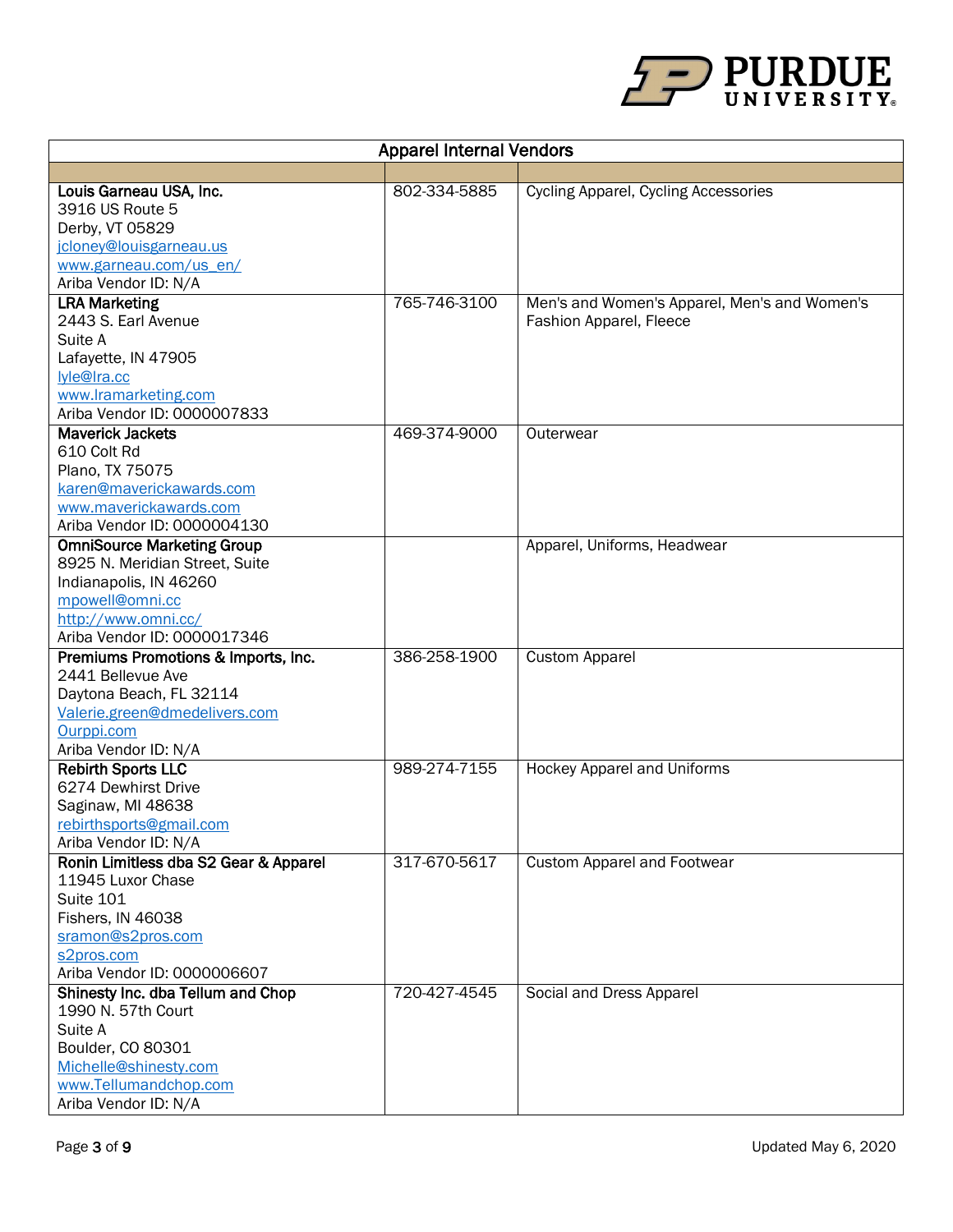

| <b>Apparel Internal Vendors</b>                                                                                                                                        |                         |                                                                                                                                                                                                                                                             |  |
|------------------------------------------------------------------------------------------------------------------------------------------------------------------------|-------------------------|-------------------------------------------------------------------------------------------------------------------------------------------------------------------------------------------------------------------------------------------------------------|--|
|                                                                                                                                                                        |                         |                                                                                                                                                                                                                                                             |  |
| <b>Smile Promotions</b><br>700 S College Ave<br>Suite A<br>Bloomington, IN 47403<br>po@smilepromotions.com<br>www.smilepromotions.com<br>Ariba Vendor ID: 0000010465   | 800-496-8101<br>Ext.101 | Clothing, Accessories, Headwear,<br>Infant/Toddler/Youth Apparel, Men's and Women's<br>Apparel, Men's and Women's Fashion Apparel,<br>Performance Apparel, Men's and Women's<br>Loungewear, Jerseys, Men and Women's Fleece,<br>Men's and Women's Outerwear |  |
| <b>Spark Marketing</b><br>1112 Indianapolis Blvd<br>Schererville, IN 46375<br>kristin@sparkmarketing.co<br>www.sparkmarketing.co<br>Ariba Vendor ID: N/A               | 219-301-0071            | Activewear, Dress Apparel, Outerwear, Youth Apparel,<br>Headwear                                                                                                                                                                                            |  |
| <b>Success Promotions</b><br>14376 S Outer Forty Rd<br>Chesterfield, MO 63017<br>info@successpromotions.com<br>www.successpromotions.com<br>Ariba Vendor ID: N/A       | 314-878-1999            | Custom Headwear (e.g. baseball, alpine, beanies),<br>Apparel (e.g. fashion, performance, jerseys, T-shirts,<br>pants), Outerwear (e.g. jackets, sweaters, fleece,<br>sweatshirts, pullovers)                                                                |  |
| <b>Underground Printing</b><br>260 Metty Drive, Suite G<br>Ann Arbor, MI 48103<br>rishi@undergroundshirts.com<br>Ariba Vendor ID: 0000012392                           | 734-665-2692            | Clothing Accessories, Headwear, Infant/Toddler<br>Apparel, Men's Apparel, Men's and Women's Fashion<br>Apparel, Fleece Apparel, Outerwear, Men's and<br>Women's Performance Apparel, Women's<br>Loungewear                                                  |  |
| <b>University Bookstore</b><br>306 W State Street<br>West Lafayette, IN 47906<br>steve@purdueu.com<br>www.purdueu.com<br>Ariba Vendor ID: 0000007395                   | 765-743-9618            | Clothing Accessories, Headwear, Men's and Women's<br>Apparel, Men's and Women's Fashion Apparel,<br>Fleece, Outerwear, Men's and Women's Performance<br>Apparel, Women's Loungewear, Infant/Youth Apparel                                                   |  |
| <b>University Tees</b><br>13000 Athens Ave<br>Suite 210<br>Lakewood, OH 44107<br>skowalski@universitytees.com<br>www.universitytees.com<br>Ariba Vendor ID: 0005053299 | 440-666-4281            | Clothing Accessories, Headwear, Men's and Women's<br>Apparel, Men's and Women's Fashion Apparel,<br>Fleece, Outerwear, Men's and Women's Performance<br>Apparel, Women's Loungewear, Infant/Youth Apparel,<br>Jerseys                                       |  |
| Varsity Brands, Inc.<br>6745 Lenox Center Court<br>Suite 300<br>Memphis, TN 38115<br>collegiatelicensing@varsity.com<br>Ariba Vendor ID: 0000007475                    | 901-387-4300            | Cheer Apparel and Uniforms                                                                                                                                                                                                                                  |  |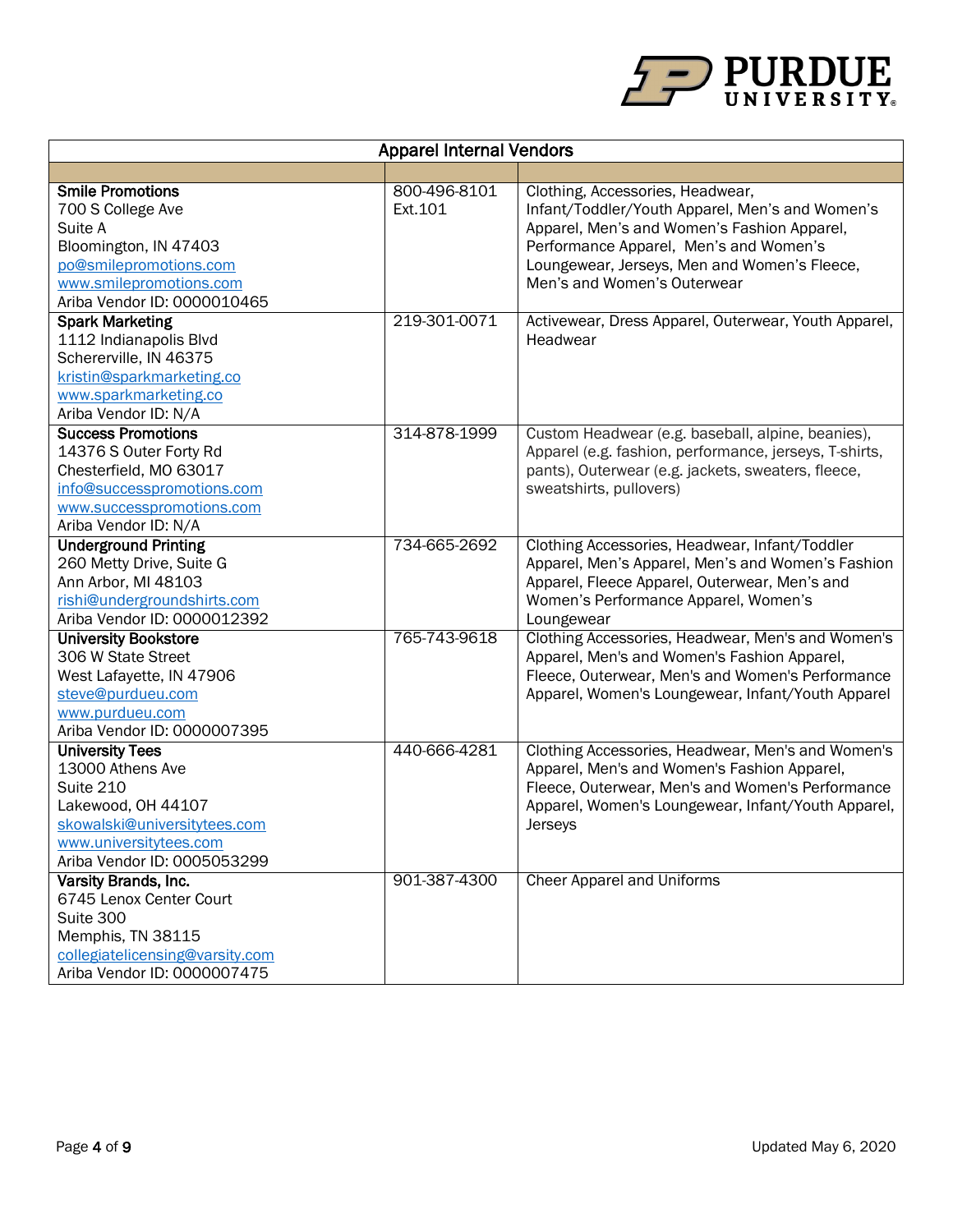

| <b>Non-Apparel Internal Vendors</b>                                                                                                                                            |                          |                                                                                                                                                                                                                                                                                                          |  |
|--------------------------------------------------------------------------------------------------------------------------------------------------------------------------------|--------------------------|----------------------------------------------------------------------------------------------------------------------------------------------------------------------------------------------------------------------------------------------------------------------------------------------------------|--|
|                                                                                                                                                                                |                          |                                                                                                                                                                                                                                                                                                          |  |
| 4Imprint Inc.<br>101 Commerce St.<br>Oshkosh, WI 54901<br>kkohlmann@4imprint.com<br>4imprint.com<br>Ariba Vendor ID: N/A                                                       | 866-624-3694             | Accessories, Automobile Products, Collectibles,<br>Domestics, Drinkware, Electronics, Gifts and<br>Novelties, Holiday Accessories, Home and Office,<br>Jewelry, Stationery, School Supplies, Specialty<br>Items, Sporting Goods and Toys                                                                 |  |
| <b>Awards Unlimited</b><br>3031 Union Street<br>Lafayette, IN 47904<br>sis@awardsunlimitedinc.net<br>www.awardsunlimitedinc.net<br>Ariba Vendor ID: 0000000700                 | 765-447-9413             | Accessories, Automobile Products, Collectibles,<br>Domestics, Drinkware, Electronics, Gifts and<br>Novelties, Holiday Accessories, Home and Office,<br>Jewelry, Stationery, School Supplies, Specialty<br>Items, Sporting Goods and Toys                                                                 |  |
| <b>BMC Custom Eye Black</b><br>PO Box 60705<br>Potomac, MD 20859<br>phil@eyeblack.com<br>www.Eyeblack.com<br>Ariba Vendor ID: N/A                                              | 301-816-1980             | Custom Eye Black                                                                                                                                                                                                                                                                                         |  |
| <b>BSN Sports</b><br>1901 Diplomat Drive<br>Farmers Branch, TX 75234<br>jloke@bsnsports.com<br>www.bsnsports.com<br>Ariba Vendor ID: N/A                                       | 972-484-9484             | Accessories, Gifts and Novelties, Sporting Goods<br>and Toys                                                                                                                                                                                                                                             |  |
| <b>Club Colors</b><br>420 E State Parkway<br>Schaumburg, IL 60173<br>jheiss@clubcolors.com<br>https://signaturecollection.clubcolors.com<br>Ariba Vendor ID: N/A               | 800-249-2582             | Premium Branding Solutions: Promotional Products,<br>Branded Apparel, Tradeshow Displays, Kitting &<br>Fulfillment, Global Sourcing, Custom Packaging,<br>Printed Collateral, Punch-out Catalogs and Web<br>design, Point of Sale Displays, Graphic design<br>- Right Solution. Right Place. Right Time. |  |
| <b>CustomInk</b><br>2910 District Ave<br>Mosaic District, Fairfax, VA 22031<br>licensing@customink.com<br>www.customink.com<br>Ariba Vendor ID: N/A                            | 800-293-4232             | Accessories, Gifts and Novelties, Home and Office,<br>Stationery                                                                                                                                                                                                                                         |  |
| <b>Excel Group</b><br>156 N Sagamore Parkway N<br>West Lafayette, IN 47906<br>janet@excelgrp.com<br>www.excelgrp.com<br>Ariba Vendor ID: 0000002208                            | 765-447-4593             | Accessories, Automobile Products, Collectibles,<br>Domestics, Drinkware, Electronics, Gifts and<br>Novelties, Holiday Accessories, Home and Office,<br>Jewelry, Stationery, School Supplies, Specialty<br>Items, Sporting Goods and Toys                                                                 |  |
| <b>Freckles Screenprinting</b><br>3835 Fortune Dr<br>Lafayette, IN 47905<br>765-449-8463 x311<br>info@frecklesgraphics.com<br>www.frecklesgraphics.com<br>Ariba Vendor ID: N/A | 765-449-8463<br>Ext. 311 | Accessories, Automobile Products, Collectibles,<br>Domestics, Drinkware, Electronics, Gifts and<br>Novelties, Holiday Accessories, Home and Office,<br>Jewelry, Stationery, School Supplies, Specialty<br>Items, Sporting Goods and Toys                                                                 |  |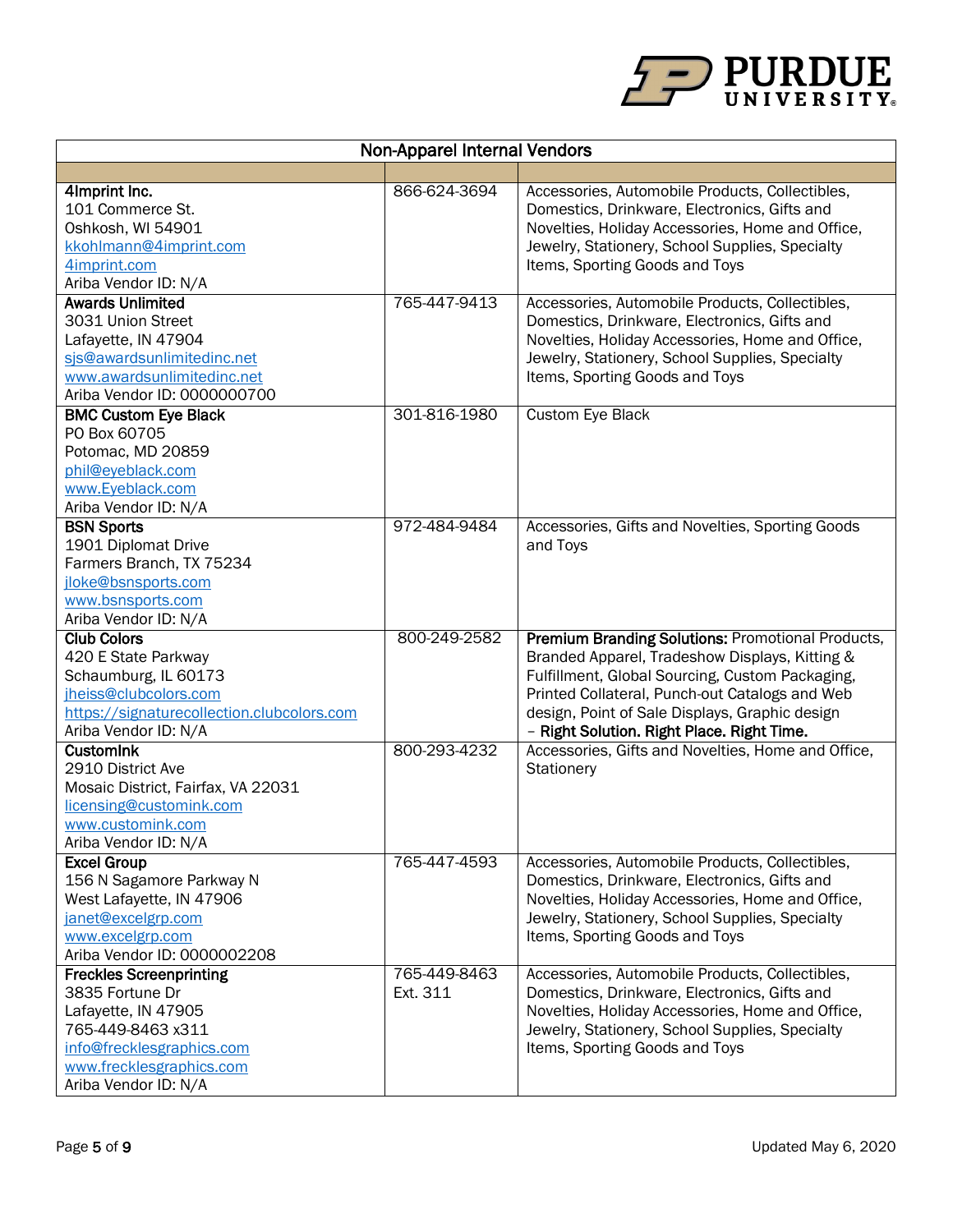

| <b>Non-Apparel Internal Vendors</b>                                                                                                                         |              |                                                                                                                                                                                                                                          |  |
|-------------------------------------------------------------------------------------------------------------------------------------------------------------|--------------|------------------------------------------------------------------------------------------------------------------------------------------------------------------------------------------------------------------------------------------|--|
|                                                                                                                                                             |              |                                                                                                                                                                                                                                          |  |
| G&G Outfitters, Inc.<br>4901 Forbes Blvd.<br>Lanham, MD 20706<br>ahill@ggoutfitters.com<br>www.Ggoutfitters.com<br>Ariba Vendor ID: N/A                     | 301-731-2099 | Automobile Products, Drinkware, Electronics, Gifts<br>and Novelties, Home and Office, Specialty Items,<br><b>Tools, Sporting Goods</b>                                                                                                   |  |
| <b>Geneologie by Emory Group</b><br>1320 Howell Road<br>Duncan, SC 29334<br>sherrill.dailey@emorygroup.com<br>www.geneologie.com<br>Ariba Vendor ID: N/A    | 864-595-3771 | Accessories, Automobile Products, Domestics,<br>Drinkware, Electronics, Gifts and Novelties, Home<br>and Office, Stationery                                                                                                              |  |
| <b>Graphic FX</b><br>1130 Walnut St<br>Terre Haute, IN 47807<br>krista@graphicfx.com<br>http://www.graphicfx.com/<br>Ariba Vendor ID: N/A                   | 765-413-9594 | Accessories, Drinkware, Electronics, Gifts and<br>Novelties, Home and Office, Holiday Accessories                                                                                                                                        |  |
| <b>Herff Jones LLC</b><br>4601 West 62nd Street<br>Indianapolis, IN 46268<br>licensing@herffjones.com<br>www.HerffJones.com/college<br>Ariba Vendor ID: N/A | 317-612-3683 | <b>Class Rings, Graduation Products</b>                                                                                                                                                                                                  |  |
| J Carmody Inc. dba Applicables<br>PO BOX 90018<br>Indianapolis, IN 46290<br>jeannecarmody@gmail.com<br>www.applicables.com<br>Ariba Vendor ID: N/A          | 317-529-4331 | All-purpose Magnets and Decals for Placement on<br>Vehicles, Laptops, Refrigerators, Lockers and<br><b>Mailbox Doors</b>                                                                                                                 |  |
| <b>KIS Branded Specialties</b><br>9039 W 200 S<br>LaPorte, IN 46350<br>rtoppen@kisbranded.com<br>www.kisbranded.com<br>Ariba Vendor ID: N/A                 | 219-785-3128 | Accessories, Automobile Products, Collectibles,<br>Domestics, Drinkware, Electronics, Gifts and<br>Novelties, Holiday Accessories, Home and Office,<br>Jewelry, Stationery, School Supplies, Specialty<br>Items, Sporting Goods and Toys |  |
| LazerEdge LLC<br><b>PO Box 15</b><br>Mount Airy, NC 27030<br>Spencer@lazeredge.com<br>Lazeredge.com<br>Ariba Vendor ID: N/A                                 | 919-760-3399 | Wood Home Goods and Decor                                                                                                                                                                                                                |  |
| <b>LRA Marketing</b><br>2443 S. Earl Avenue<br>Suite A<br>Lafayette, IN 47905<br>lyle@Ira.cc<br>www.lramarketing.com<br>Ariba Vendor ID: N/A                | 765-746-3100 | Accessories, Automobile Products, Collectibles,<br>Domestics, Drinkware, Electronics, Gifts and<br>Novelties, Holiday Accessories, Home and Office,<br>Jewelry, Stationery, School Supplies, Specialty<br>Items, Sporting Goods and Toys |  |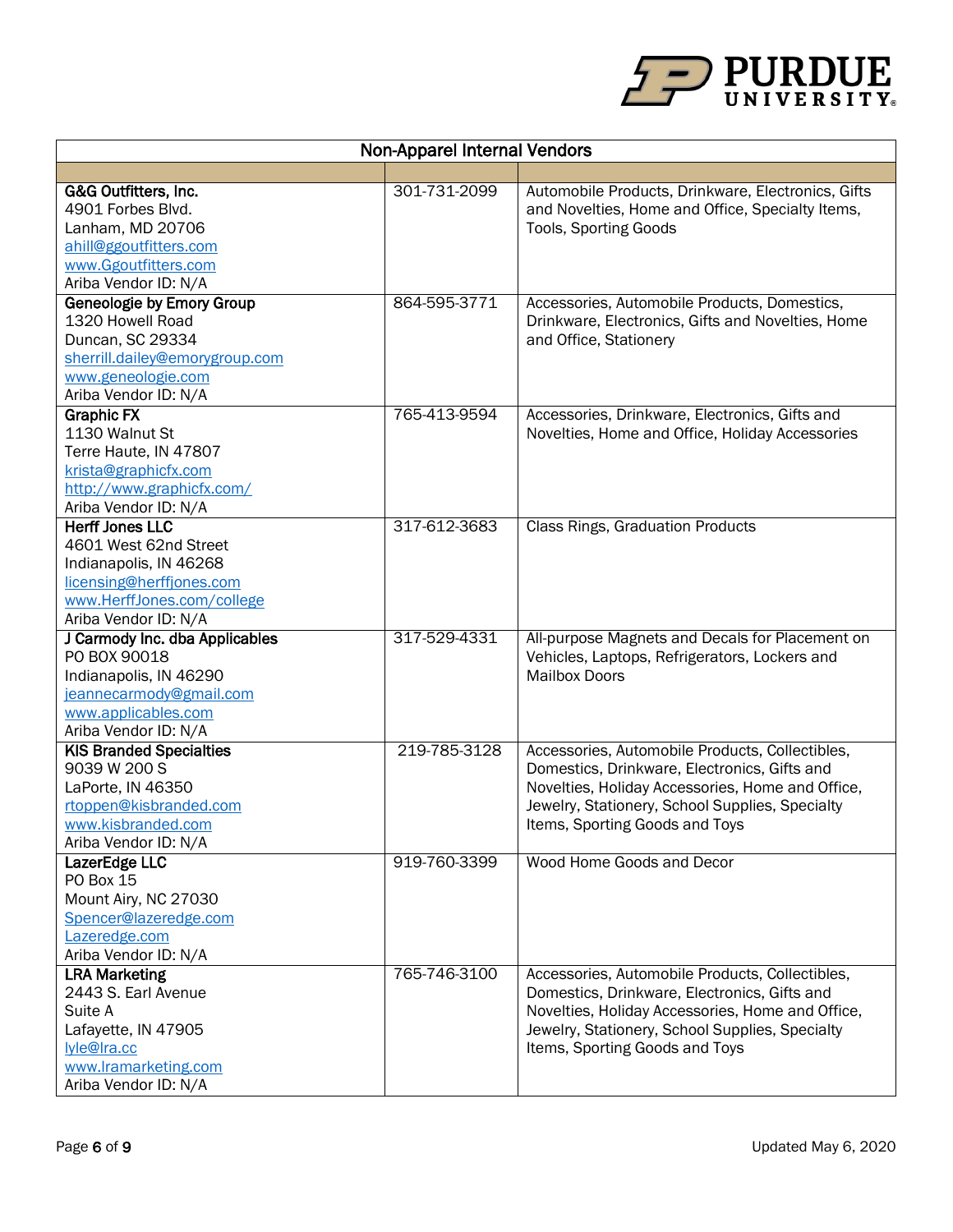

| <b>Non-Apparel Internal Vendors</b>                                                                                                                                                                                   |              |                                                                                                                                                                                                                                          |  |
|-----------------------------------------------------------------------------------------------------------------------------------------------------------------------------------------------------------------------|--------------|------------------------------------------------------------------------------------------------------------------------------------------------------------------------------------------------------------------------------------------|--|
|                                                                                                                                                                                                                       |              |                                                                                                                                                                                                                                          |  |
| <b>Legends Global Merchandise (formerly</b><br>MainGate) - Purdue Team Store Operator<br>7900 Rockville Rd.<br>Indianapolis, IN 46214<br>purduemerchandise@maingateinc.com<br>maingateinc.com<br>Ariba Vendor ID: N/A | 855-578-7383 | Accessories, Automobile Products, Collectibles,<br>Domestics, Drinkware, Electronics, Gifts and<br>Novelties, Holiday Accessories, Home and Office,<br>Jewelry, Stationery, School Supplies, Specialty<br>Items, Sporting Goods and Toys |  |
| <b>McCord Candies</b>                                                                                                                                                                                                 | 765-742-4441 | <b>Chocolate Treats, Sweet Novelties</b>                                                                                                                                                                                                 |  |
| 536 Main St<br>Lafayette, IN 47901<br>mccordcandies@icloud.com<br>Mccordcandies.com<br>Ariba Vendor ID: N/A                                                                                                           |              |                                                                                                                                                                                                                                          |  |
| <b>OmniSource Marketing Group</b><br>8925 N. Meridian Street, Suite 150<br>Indianapolis, IN 46260<br>mpowell@omni.cc<br>http://www.omni.cc/<br>Ariba Vendor ID: N/A                                                   | 317-575-3300 | Accessories, Bags & Totes, Office Essentials,<br>Drinkware, Cheer and School Spirit, Technology,<br>Awards & Gifts, Vehicle Wraps                                                                                                        |  |
| <b>PING</b><br>2201 West Desert Cove<br>Phoenix, AZ 85029<br>licensing@ping.com<br>ping.com<br>Ariba Vendor ID: N/A                                                                                                   | 602-687-5295 | Accessories, Sporting Goods and Toys                                                                                                                                                                                                     |  |
| Premiums Promotions & Imports, Inc.<br>2441 Bellevue Ave<br>Daytona Beach, FL 32114<br>Valerie.green@dmedelivers.com<br>Ourppi.com<br>Ariba Vendor ID: N/A                                                            | 386-258-1900 | Accessories, Automobile Products, Collectibles,<br>Domestics, Drinkware, Electronics, Gifts and<br>Novelties, Holiday Accessories, Home and Office,<br>Jewelry, Stationery, School Supplies, Specialty<br>Items, Sporting Goods and Toys |  |
| <b>Priority Press</b><br>4026 W. 10th Street<br>Indianapolis, IN 46222<br>mpryor@prioritygroup.com<br>www.priority-press.com<br>Ariba Vendor ID: N/A                                                                  | 888-955-7746 | Accessories, Automobile Products, Collectibles,<br>Domestics, Drinkware, Electronics, Gifts and<br>Novelties, Holiday Accessories, Home and Office,<br>Jewelry, Stationery, School Supplies, Specialty<br>Items, Sporting Goods and Toys |  |
| Richelle in a Handbasket LLC<br>2200 Elmwood Ave D9<br>Lafayette, IN 47904<br>richelle@richelleinahandbasket.com<br>http://www.richelleinahandbasket.com/<br>Ariba Vendor ID: N/A                                     | 765-441-2626 | Chocolate Truffles, Popcorn and Other Fine<br>Chocolates                                                                                                                                                                                 |  |
| Rischard Marketing, Inc.<br>831 Industrial Park Blvd<br>Fergus Falls, MN 56537<br>tagup@prtel.com<br>tag-up.com<br>Ariba Vendor ID: 0000006512                                                                        | 800-528-0828 | Locker Nameplates, Bag Tags, Awards, Plaques,<br>Magnets, Key Chains                                                                                                                                                                     |  |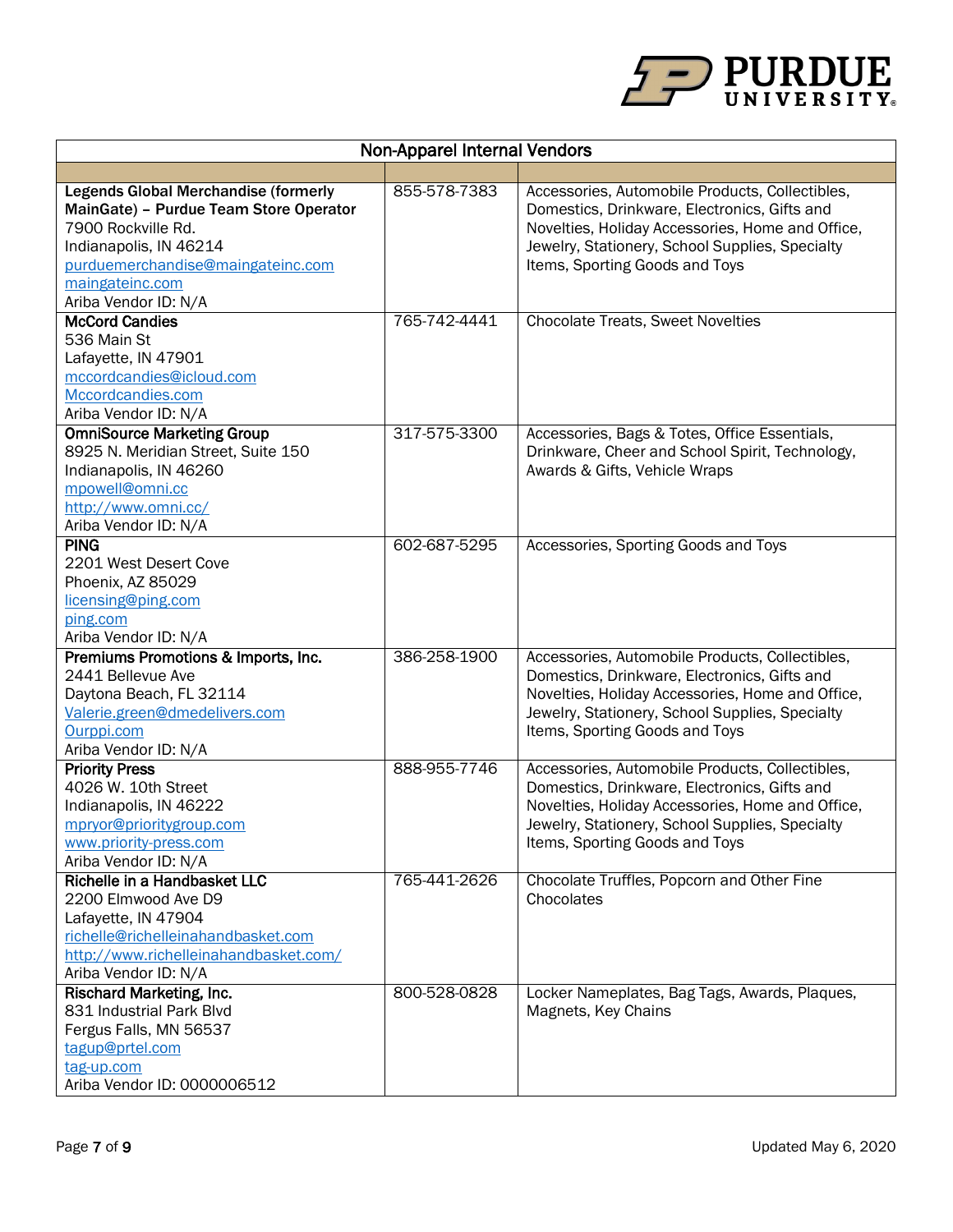

| <b>Round Barn Creamery LLC</b><br>574-242-2320<br>Ice Cream Products<br>6715 S 1200 W<br>Kewanna, IN 46939<br>Roundbarncreamery@outlook.com<br>Ariba Vendor ID: N/A<br><b>School Datebooks</b><br>765-471-8883<br>Gifts and Novelties, Stationery<br>2880 US Hwy 231 S #200<br>Lafayette, IN 47909-2874<br>jon@schooldatebooks.com<br>www.schooldatebooks.com |
|---------------------------------------------------------------------------------------------------------------------------------------------------------------------------------------------------------------------------------------------------------------------------------------------------------------------------------------------------------------|
|                                                                                                                                                                                                                                                                                                                                                               |
|                                                                                                                                                                                                                                                                                                                                                               |
|                                                                                                                                                                                                                                                                                                                                                               |
|                                                                                                                                                                                                                                                                                                                                                               |
|                                                                                                                                                                                                                                                                                                                                                               |
|                                                                                                                                                                                                                                                                                                                                                               |
|                                                                                                                                                                                                                                                                                                                                                               |
|                                                                                                                                                                                                                                                                                                                                                               |
|                                                                                                                                                                                                                                                                                                                                                               |
|                                                                                                                                                                                                                                                                                                                                                               |
|                                                                                                                                                                                                                                                                                                                                                               |
| Ariba Vendor ID: N/A                                                                                                                                                                                                                                                                                                                                          |
| <b>Schug Awards by Thompson Works</b><br>765-474-0002<br>Accessories, Automobile Products, Domestics,                                                                                                                                                                                                                                                         |
| 2229 S. 30th St<br>Drinkware, Gifts and Novelties, Home and Office,                                                                                                                                                                                                                                                                                           |
| Lafayette, IN 47909<br>Stationery                                                                                                                                                                                                                                                                                                                             |
| orders@schugawards.com                                                                                                                                                                                                                                                                                                                                        |
| www.schugawards.com                                                                                                                                                                                                                                                                                                                                           |
| Ariba Vendor ID: N/A                                                                                                                                                                                                                                                                                                                                          |
| 800-496-8101<br><b>Smile Promotions</b><br>Accessories, Automobile Products, Collectibles,                                                                                                                                                                                                                                                                    |
| 700 S College Ave<br>Ext. 101<br>Domestics, Drinkware, Electronics, Gifts and                                                                                                                                                                                                                                                                                 |
| Novelties, Holiday Accessories, Home and Office,<br>Suite A                                                                                                                                                                                                                                                                                                   |
| Bloomington, IN 47403<br>Jewelry, Stationery, School Supplies, Specialty                                                                                                                                                                                                                                                                                      |
| po@smilepromotions.com<br>Items, Sporting Goods and Toys                                                                                                                                                                                                                                                                                                      |
| www.smilepromotions.com                                                                                                                                                                                                                                                                                                                                       |
| Ariba Vendor ID: N/A                                                                                                                                                                                                                                                                                                                                          |
| 219-301-0071<br><b>Spark Marketing</b><br>Accessories, Bags and Totes, Drinkware, Sporting                                                                                                                                                                                                                                                                    |
| 1112 Indianapolis Blvd<br>Goods, Gifts and Novelties, Home and Office,                                                                                                                                                                                                                                                                                        |
| Schererville, IN 46375<br>Electronics                                                                                                                                                                                                                                                                                                                         |
| kristin@sparkmarketing.co                                                                                                                                                                                                                                                                                                                                     |
| http://www.sparkmarketing.co/                                                                                                                                                                                                                                                                                                                                 |
| Ariba Vendor ID: N/A                                                                                                                                                                                                                                                                                                                                          |
| 508-222-0155<br>Umbrellas, Ponchos, Beach and Bath Towels<br><b>Storm Duds Raingear</b>                                                                                                                                                                                                                                                                       |
| 100 Frank Mossberg Drive                                                                                                                                                                                                                                                                                                                                      |
| Attleboro, MA 02703                                                                                                                                                                                                                                                                                                                                           |
| licensing@stormduds.com                                                                                                                                                                                                                                                                                                                                       |
| www.Stormduds.com                                                                                                                                                                                                                                                                                                                                             |
| Ariba Vendor ID: N/A<br>651-493-4267<br>Accessories, Automobile Products, Collectibles,                                                                                                                                                                                                                                                                       |
| <b>Synergy Imports</b><br>533 Hayward Ave N.<br>Domestics, Drinkware, Electronics, Gifts and                                                                                                                                                                                                                                                                  |
| Suite 130<br>Novelties, Holiday Accessories, Home and Office,                                                                                                                                                                                                                                                                                                 |
| St. Paul, MN 55128<br>Jewelry, Stationery, School Supplies, Specialty                                                                                                                                                                                                                                                                                         |
| Items, Sporting Goods and Toys<br>ck@synergyimports.com                                                                                                                                                                                                                                                                                                       |
| Ariba Vendor ID: 0005098432                                                                                                                                                                                                                                                                                                                                   |
| <b>Tervis Tumbler Company</b><br>941-441-4524<br><b>Drinkware</b>                                                                                                                                                                                                                                                                                             |
| 201 Triple Diamond Blvd.                                                                                                                                                                                                                                                                                                                                      |
| North Venice, FL 34275                                                                                                                                                                                                                                                                                                                                        |
| mweinhardt@tervis.com                                                                                                                                                                                                                                                                                                                                         |
| www.Tervis.com                                                                                                                                                                                                                                                                                                                                                |
| Ariba Vendor ID: N/A                                                                                                                                                                                                                                                                                                                                          |